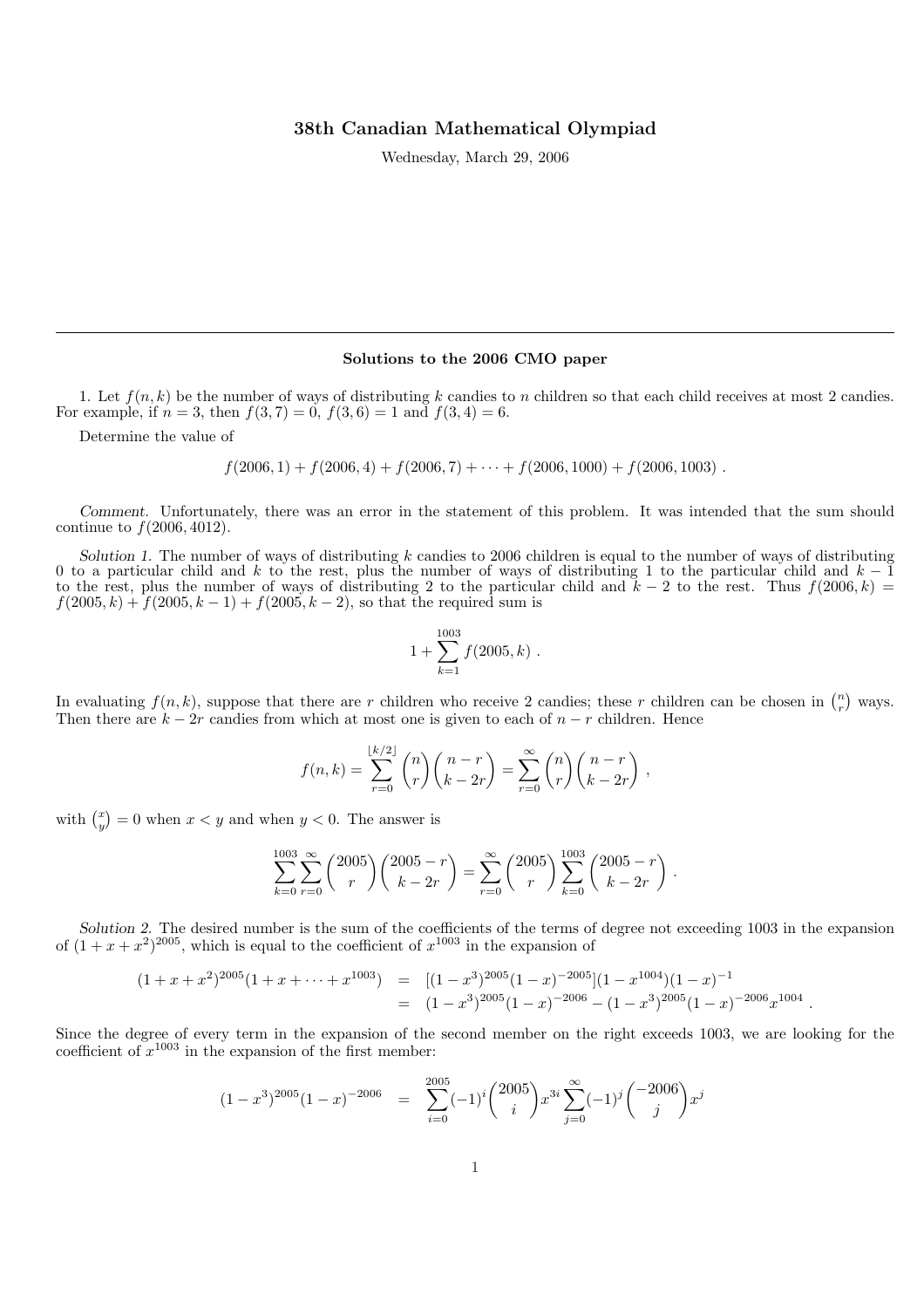$$
= \sum_{i=0}^{2005} \sum_{j=0}^{\infty} (-1)^i {2005 \choose i} {2005 + j \choose j} x^{3i+j}
$$
  
= 
$$
\sum_{k=0}^{\infty} \left( \sum_{i=1}^{2005} (-1)^i {2005 \choose i} {2005 + k - 3i \choose 2005} \right) x^k.
$$

The desired number is

$$
\sum_{i=1}^{334} (-1)^i \binom{2005}{i} \binom{3008-3i}{2005} = \sum_{i=1}^{334} (-1)^i \frac{(3008-3i)!}{i!(2005-i)!(1003-3i)!}.
$$

(Note that  $\binom{3008-3i}{2005} = 0$  when  $i \ge 335$ .)

2. Let ABC be an acute-angled triangle. Inscribe a rectangle  $DEFG$  in this triangle so that D is on AB, E is on AC and both F and G are on  $BC$ . Describe the locus of (*i.e.*, the curve occupied by) the intersections of the diagonals of all possible rectangles  $DEFG$ .

Solution. The locus is the line segment joining the midpoint  $M$  of  $BC$  to the midpoint  $K$  of the altitude  $AH$ . Note that a segment DE with D on AB and  $\bar{E}$  on AC determines an inscribed rectangle; the midpoint F of DE lies on the median AM, while the midpoint of the perpendicular from  $F$  to  $BC$  is the centre of the rectangle. This lies on the median  $MK$  of the triangle AMH.

Conversely, any point  $P$  on  $MK$  is the centre of a rectangle with base along  $BC$  whose height is double the distance from K to BC.

3. In a rectangular array of nonnegative real numbers with  $m$  rows and  $n$  columns, each row and each column contains at least one positive element. Moreover, if a row and a column intersect in a positive element, then the sums of their elements are the same. Prove that  $m = n$ .

Solution 1. Consider first the case where all the rows have the same positive sum s; this covers the particular situation in which  $m = 1$ . Then each column, sharing a positive element with some row, must also have the sum s. Then the sum of all the entries in the matrix is  $ms = ns$ , whence  $m = n$ .

We prove the general case by induction on m. The case  $m = 1$  is already covered. Suppose that we have an  $m \times n$  array not all of whose rows have the same sum. Let  $r < m$  of the rows have the sum s, and each of the of the other rows have a different sum. Then every column sharing a positive entry with one of these rows must also have sum s, and these are the only columns with the sum s. Suppose there are c columns with sum s. The situation is essentially unchanged if we permute the rows and then the column so that the first  $r$  rows have the sum  $s$  and the first  $c$  columns have the sum  $s$ . Since all the entries of the first r rows not in the first c columns and in the first c columns not in the first r rows must be 0, we can partition the array into a  $r \times c$  array in which all rows and columns have sum s and which satisfies the hypothesis of the problem, two rectangular arrays of zeros in the upper right and lower left and a rectangular  $(m - r) \times (n - c)$  array in the lower right that satisfies the conditions of the problem. By the induction hypothesis, we see that  $r = c$  and so  $m = n$ .

Solution 2. [Y. Zhao] Let the term in the *i*th row and the *j*th column of the array be denoted by  $a_{ij}$ , and let  $S = \{(i, j) :$  $a_{ij} > 0$ . Suppose that  $r_i$  is the sum of the *i*th row and  $c_j$  the sum of the *j*th column. Then  $r_i = c_j$  whenever  $(i, j) \in S$ . Then we have that

$$
\sum {\{\frac{a_{ij}}{r_i} : (i,j) \in S\}} = \sum {\{\frac{a_{ij}}{c_j} : (i,j) \in S\}}.
$$

We evaluate the sums on either side independently.

$$
\sum \{ \frac{a_{ij}}{r_i} : (i,j) \in S \} = \sum \{ \frac{a_{ij}}{r_i} : 1 \le i \le m, 1 \le j \le n \} = \sum_{i=1}^m \frac{1}{r_i} \sum_{j=1}^n a_{ij} = \sum_{i=1}^m \left( \frac{1}{r_i} \right) r_i = \sum_{i=1}^m 1 = m.
$$
  

$$
\sum \{ \frac{a_{ij}}{c_j} : (i,j) \in S \} = \sum \{ \frac{a_{ij}}{c_j} : 1 \le i \le m, 1 \le j \le n \} = \sum_{j=1}^n \frac{1}{c_j} \sum_{i=1}^m a_{ij} = \sum_{j=1}^n \left( \frac{1}{c_j} \right) c_j = \sum_{j=1}^n 1 = n.
$$

Hence  $m = n$ .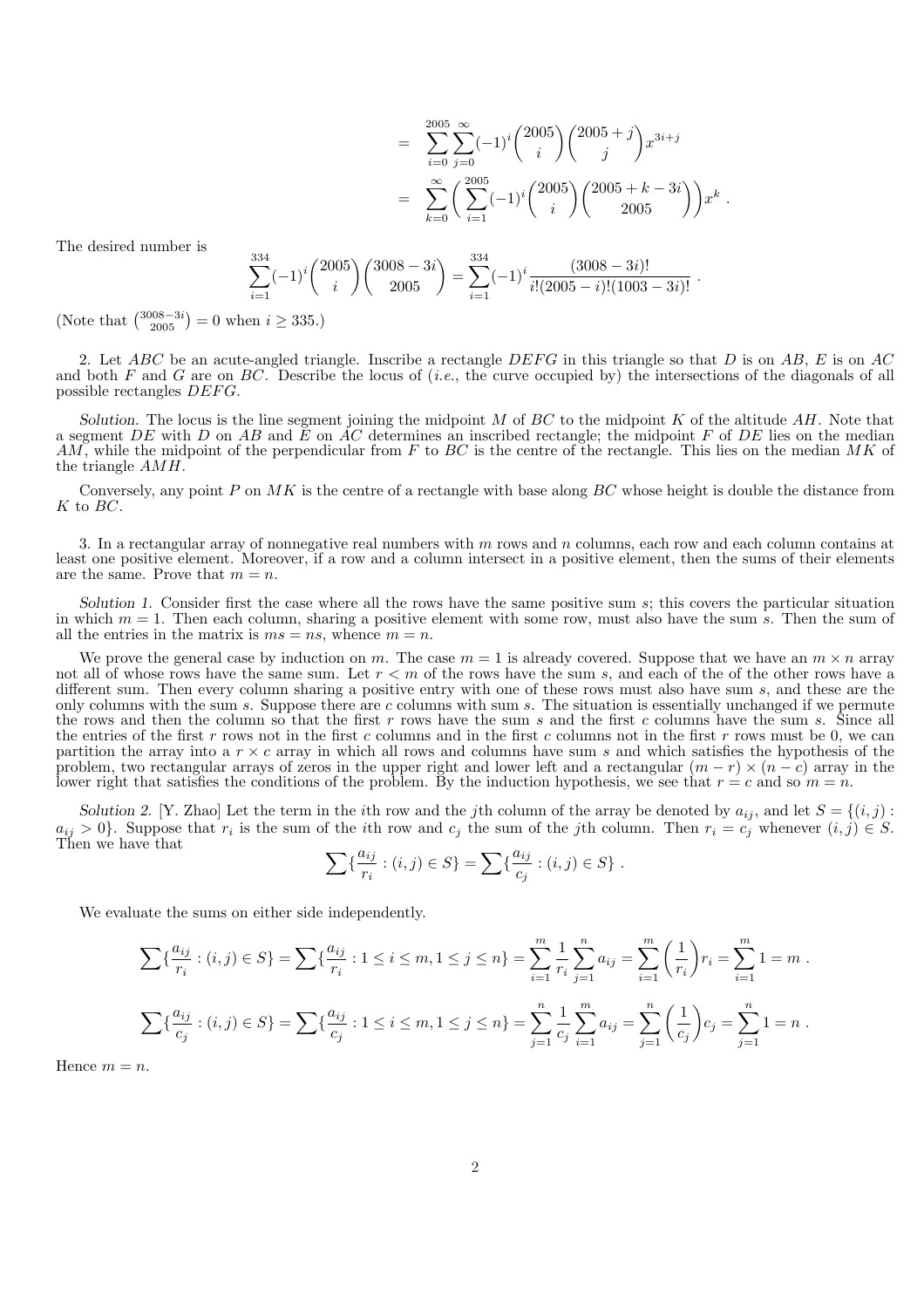Comment. The second solution can be made cleaner and more elegant by defining  $u_{ij} = a_{ij}/r_i$  for all  $(i, j)$ . When  $a_{ij} = 0$ , then  $u_{ij} = 0$ . When  $a_{ij} > 0$ , then, by hypothesis,  $u_{ij} = a_{ij}/c_j$ , a relation that in fact holds for all  $(i, j)$ . We find that

$$
\sum_{j=1}^{n} u_{ij} = 1 \quad \text{and} \quad \sum_{i=1}^{n} u_{ij} = 1
$$

for  $1 \le i \le m$  and  $1 \le j \le n$ , so that  $(u_{ij})$  is an  $m \times n$  array whose row sums and column sums are all equal to 1. Hence

$$
m = \sum_{i=1}^{m} \left( \sum_{j=1}^{n} u_{ij} \right) = \sum \{ u_{ij} : 1 \le i \le m, 1 \le j \le n \} = \sum_{j=1}^{n} \left( \sum_{i=1}^{m} u_{ij} \right) = n
$$

(being the sum of all the entries in the array).

4. Consider a round-robin tournament with  $2n + 1$  teams, where each team plays each other team exactly once. We say that three teams X, Y and Z, form a cycle triplet if X beats Y, Y beats Z, and Z beats X. There are no ties.

(a) Determine the minimum number of cycle triplets possible.

(b) Determine the maximum number of cycle triplets possible.

Solution 1. (a) The minimum is 0, which is achieved by a tournament in which team  $T_i$  beats  $T_j$  if and only if  $i > j$ .

(b) Any set of three teams constitutes either a cycle triplet or a "dominated triplet" in which one team beats the other two; let there be c of the former and d of the latter. Then  $c + d =$  $\frac{a}{2n+1}$  $\frac{11}{2}$ two; let there be c of the former and d of the latter. Then  $c + d = \binom{2n+1}{3}$ . Suppose that team  $T_i$  beats  $x_i$  other teams; then<br>it is the winning team in exactly  $\binom{x_i}{2}$  dominated triples. Observe that  $\sum_{i=1}^{2n+1$  $\alpha$  do the latter. Then  $e + a = \binom{3}{3}$ . Suppose  $\frac{\text{cmat}}{2}$  $\frac{1}{\sqrt{2}}$ , the total number of games. Hence

$$
d = \sum_{i=1}^{2n+1} {x_i \choose 2} = \frac{1}{2} \sum_{i=1}^{2n+1} x_i^2 - \frac{1}{2} {2n+1 \choose 2}.
$$

By the Cauchy-Schwarz Inequality,  $(2n + 1) \sum_{i=1}^{2n+1} x_i^2 \geq (\sum_{i=1}^{2n+1} x_i)^2 = n^2(2n + 1)^2$ , whence

$$
c = \binom{2n+1}{3} - \sum_{i=1}^{2n+1} \binom{x_i}{2} \le \binom{2n+1}{3} - \frac{n^2(2n+1)}{2} + \frac{1}{2} \binom{2n+1}{2} = \frac{n(n+1)(2n+1)}{6}.
$$

To realize the upper bound, let the teams be  $T_1 = T_{2n+2}$ ,  $T_2 = T_{2n+3}$ .  $\cdots$ ,  $T_i = T_{2n+1+i}$ ,  $\cdots$ ,  $T_{2n+1} = T_{4n+2}$ . For each i, let team  $T_i$  beat  $T_{i+1}, T_{i+2}, \dots, T_{i+n}$  and lose to  $T_{i+n+1}, \dots, T_{i+2n}$ . We need to check that this is a consistent assignment of wins and losses, since the result for each pair of teams is defined twice. This can be seen by noting that  $(2n+1+i)-(i+j)=2n+1-j\geq n+1$  for  $1\leq j\leq n$ . The cycle triplets are  $(T_i,T_{i+j},T_{i+j+k})$  where  $1\leq j\leq n$  and  $(2n+1+i)-(i+j+k) \le n, i.e.,$  when  $1 \le j \le n$  and  $n+1-j \le k \le n$ . For each i, this counts  $1+2+\cdots+n=\frac{1}{2}n(n+1)$ cycle triplets. When we range over all  $i$ , each cycle triplet gets counted three times, so the number of cycle triplets is

$$
\frac{2n+1}{3}\left(\frac{n(n+1)}{2}\right) = \frac{n(n+1)(2n+1)}{6}
$$

.

Solution 2. [S. Eastwood] (b) Let  $t$  be the number of cycle triplets and  $u$  be the number of ordered triplets of teams  $(X, Y, Z)$  where X beats Y and Y beats Z. Each cycle triplet generates three ordered triplets while other triplets generate exactly one. The total number of triplets is  $\overline{a}$  $\mathbf{r}$ 

$$
\binom{2n+1}{3} = \frac{n(4n^2-1)}{3}.
$$

The number of triples that are not cycle is

$$
\frac{n(4n^2-1)}{3}-t\ .
$$

Hence

$$
u=3t+\left(\frac{n(4n^2-1)}{3}-t\right)\Longrightarrow
$$